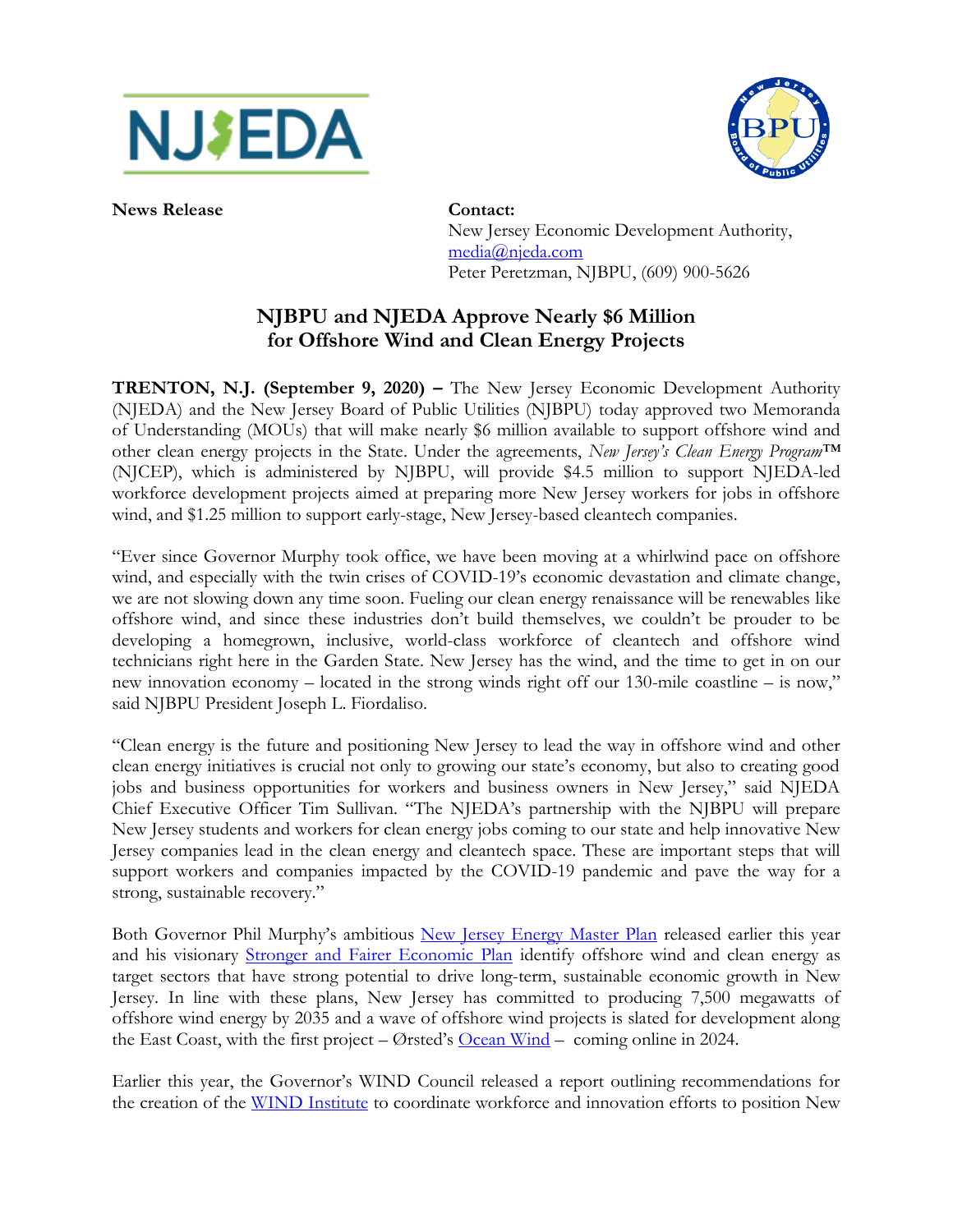Jersey as a leader in offshore wind and to ensure equitable access to opportunities in this new and expanding industry for minorities and women. With the MOUs approved today, the NJEDA and NJBPU will jumpstart progress toward implementing these recommendations with a total of \$5.75 million in funding.

The first MOU provides \$4.5 million to support offshore wind workforce development projects. Examples of these programs include: a competition to develop the first Global Wind Organization (GWO) safety training program in the Mid-Atlantic region; best-in-class wind turbine technician training programs; a plan to establish pathways for New Jersey students and workers to enter the offshore wind industry; and seminars about offshore wind job creation for labor unions, high schools, vocational technical schools, colleges, and universities so that students, energy workers, and job seekers can train to work in the industry.

In the second MOU, NJBPU will provide \$1.25 million to fund programs supporting innovative, early-stage cleantech companies in New Jersey. The NJEDA plans to use this funding in partnership with the New Jersey Commission on Science Innovation and Technology (NJCSIT) to develop a seed grant program that will aid local cleantech businesses during critical proof of concept and prototyping stages. The NJEDA also intends to execute a research and development asset mapping and voucher initiative to increase equitable access to and utilization of the State's existing cleantech innovation programs and initiatives.

The funding will be utilized immediately, with the aim of establishing operational programs by mid-2021.

## **About the New Jersey Economic Development Authority**

The New Jersey Economic Development Authority (NJEDA) serves as the State's principal agency for driving economic growth. The NJEDA is committed to making New Jersey a national model for inclusive and sustainable economic development by focusing on key strategies to help build strong and dynamic communities, create good jobs for New Jersey residents, and provide pathways to a stronger and fairer economy. Through partnerships with a diverse range of stakeholders, the NJEDA creates and implements initiatives to enhance the economic vitality and quality of life in the State and strengthen New Jersey's long-term economic competitiveness. To learn more about NJEDA resources for businesses call NJEDA Customer Care at 609-858-6767 or visit [https://www.njeda.com](https://www.njeda.com/small_midsize_business) and follow @NewJerseyEDA on [Facebook,](https://www.facebook.com/NewJerseyEDA/) [Twitter,](http://twitter.com/NewJerseyEDA) and [LinkedIn.](https://www.linkedin.com/company/njeda/)

## **About the New Jersey Board of Public Utilities (NJBPU)**

NJBPU is a state agency and regulatory authority mandated to ensure safe, adequate and proper utility services at reasonable rates for New Jersey customers. Critical services regulated by NJBPU include natural gas, electricity, water, wastewater, telecommunications and cable television. The Board has general oversight and responsibility for monitoring utility service, responding to consumer complaints, and investigating utility accidents. To find out more about NJBPU, visit our website at [www.nj.gov/bpu,](http://www.nj.gov/bpu) and follow NJBPU on [Facebook,](https://www.facebook.com/njbpu) [Twitter,](https://twitter.com/njbpu) [LinkedIn,](https://www.linkedin.com/company/263580/admin/) [YouTube,](https://www.youtube.com/c/NewJerseyBoardofPublicUtilitiesNJBPU) and [Instagram.](https://www.instagram.com/njboardofpublicutilities/)